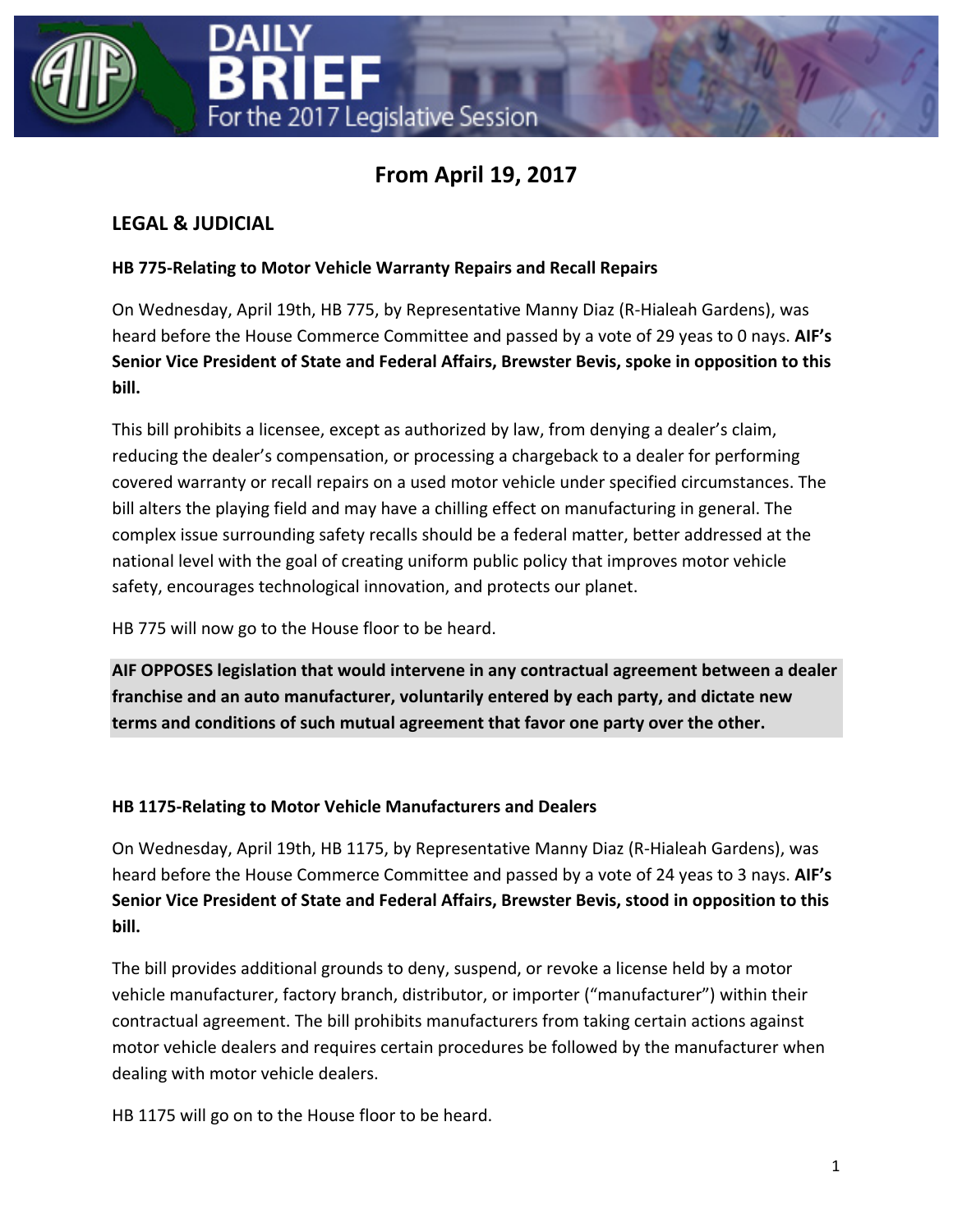**AIF OPPOSES legislation that would intervene in any contractual agreement between a dealer franchise and an auto manufacturer, voluntarily entered by each party, and dictate new terms and conditions of such mutual agreement that favor one party over the other.**

### **SB 388-Relating to Beverage Law**

On Wednesday, April 19th, SB 388, by Senator Travis Hutson (R-Palm Coast), was read for a third time on the Senate floor and passed by a vote of 36 yeas to 1 nay.

Florida's "Tied House Evil Law," s. 561.42, F.S., prohibits a manufacturer or distributor of alcoholic beverages from having a financial interest, directly or indirectly, in the establishment or business of a licensed vendor, and prohibits a manufacturer or distributor from giving gifts, loans, property, or rebates to retail vendors.

The bill exempts financial transactions between a vendor and a manufacturer from all tied evil house prohibitions if the following conditions are met:

- The financial transaction must be negotiated at arm's length for fair market value between a manufacturer of beer or malt beverages, and
- The financial transaction cannot involve, either all or in part, the direct sale or distribution of beer or malt beverages between the manufacturer and the licensed vendor**.**

SB 388 will now go to the House floor for consideration.

**AIF SUPPORTS this legislation because it would remove unnecessary and outdated regulations on Florida's businesses.**

### **SB 832-Relating to Drones**

On Wednesday, April 19th, SB 832, by Senator Dana Young (R-Tampa) was heard in Senate Committee on Communications, Energy, and Public Utilities and passed by a vote of 5 yeas to 0 nays. **AIF's Senior Vice President of State and Federal Affairs, Brewster Bevis, stood in support of this bill.**

This bill will ensure a consistent framework for the use of drones. As the use of drones becomes increasingly more common in many different sectors of the business community throughout the state, implementing statewide regulations will establish safeguards while operating drones.

SB 832 will go to the Senate Committee on Rules for its third hearing.

### **AIF SUPPORTS legislation that will streamline business regulation throughout the state.**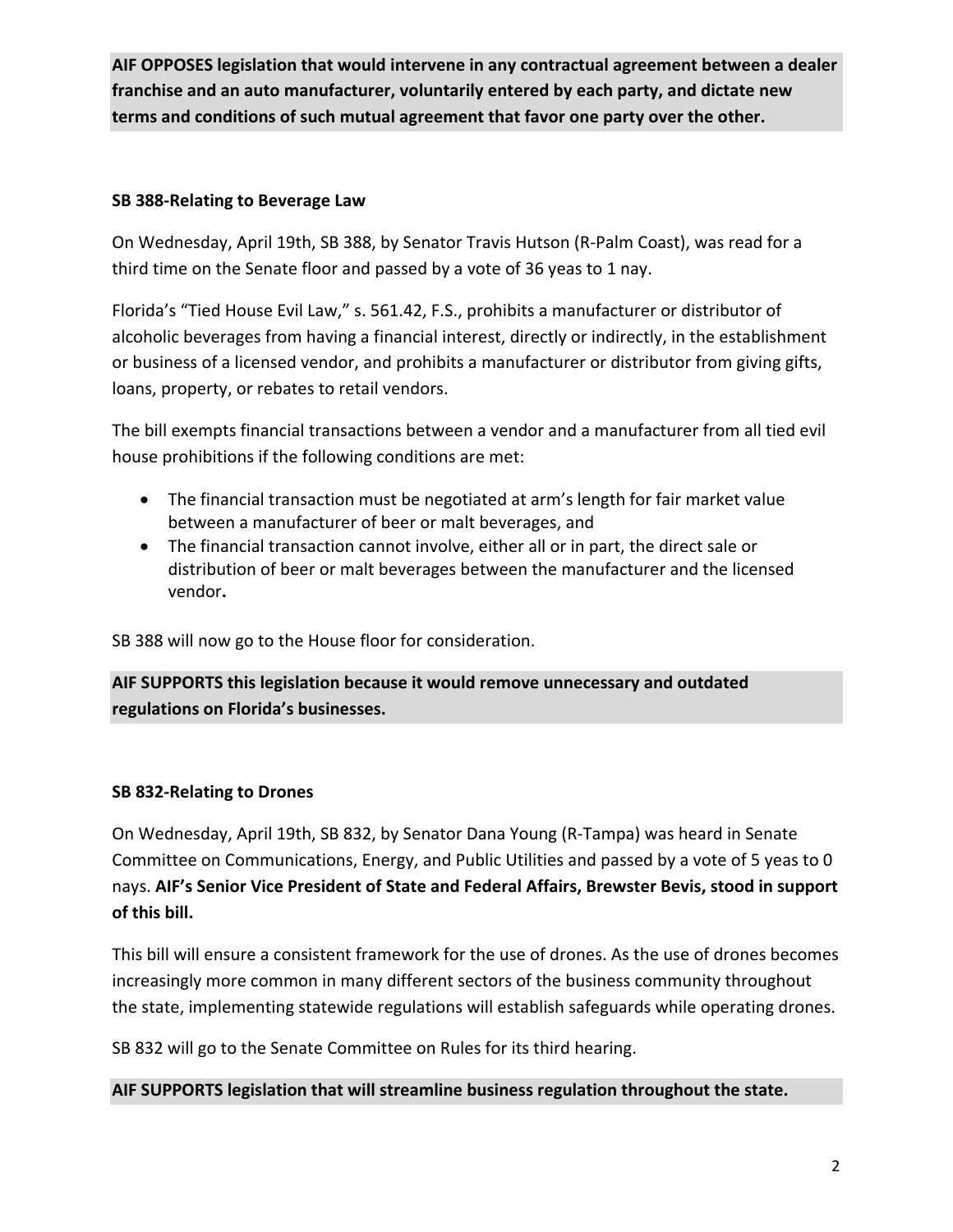# **ECONOMIC DEVELOPMENT**

#### **HB 853-Relating to Beer or Malt Beverages**

On Wednesday, April 19th, HB 843, by Representative Tom Goodson (R-Merritt Island), was heard by the House Commerce Committee and passed by a vote of 19 yeas to 9 nays. **AIF's Senior Vice President of State and Federal Affairs, Brewster Bevis, stood in support of this bill**.

Currently, vendors must purchase glassware from distributors for use in their establishments. This bill allows for beer distributors to provide beer or malt beverage branded glassware to vendors for their use, cutting down on the vendors over all costs.

HB 853 will now go on to the House floor to be heard.

**AIF SUPPORTS legislation that will reduce costs on Florida's businesses by allowing distributors to provide vendors, at no cost, glassware to use in their establishments.**

### **AGRICULTURE**

### **HB 1231-Relating to Agricultural Practices**

On Wednesday, April 19th, HB 1231, by Representative Jake Raburn (R-Valrico), was heard before the House Commerce Committee and passed by a vote of 20 yeas to 0 nays**. AIF stood in support of this bill.**

This bill clarifies that livestock, poultry, and aquaculture medical supplies are exempt from sales tax. The bill repeals a supplemental pesticide registration fee which was added to bi-annual pesticide registrations. The bill also expands the travel radius limitations on the state restricted agricultural tag from "150" miles to statewide.

HB 1231 will now go to the House floor to be heard.

**AIF SUPPORTS the various provisions of this bill which help our agricultural industry remain competitive and continue to be a driving force in Florida's economy.**

### **TRANSPORTATION**

### **HB 221-Relating to Transportation Network Companies (TNCs)**

On Wednesday, April 19th**,** HB 221, by Representative Chris Sprowls (R-Clearwater) and Representative James Grant (R-Tampa), was substituted for its Senate companion, SB 340 by Senator Jeff Brandes (R-St. Petersburg), was then read for a third time on the Senate floor and passed by a vote of 36 yeas to 1 nays.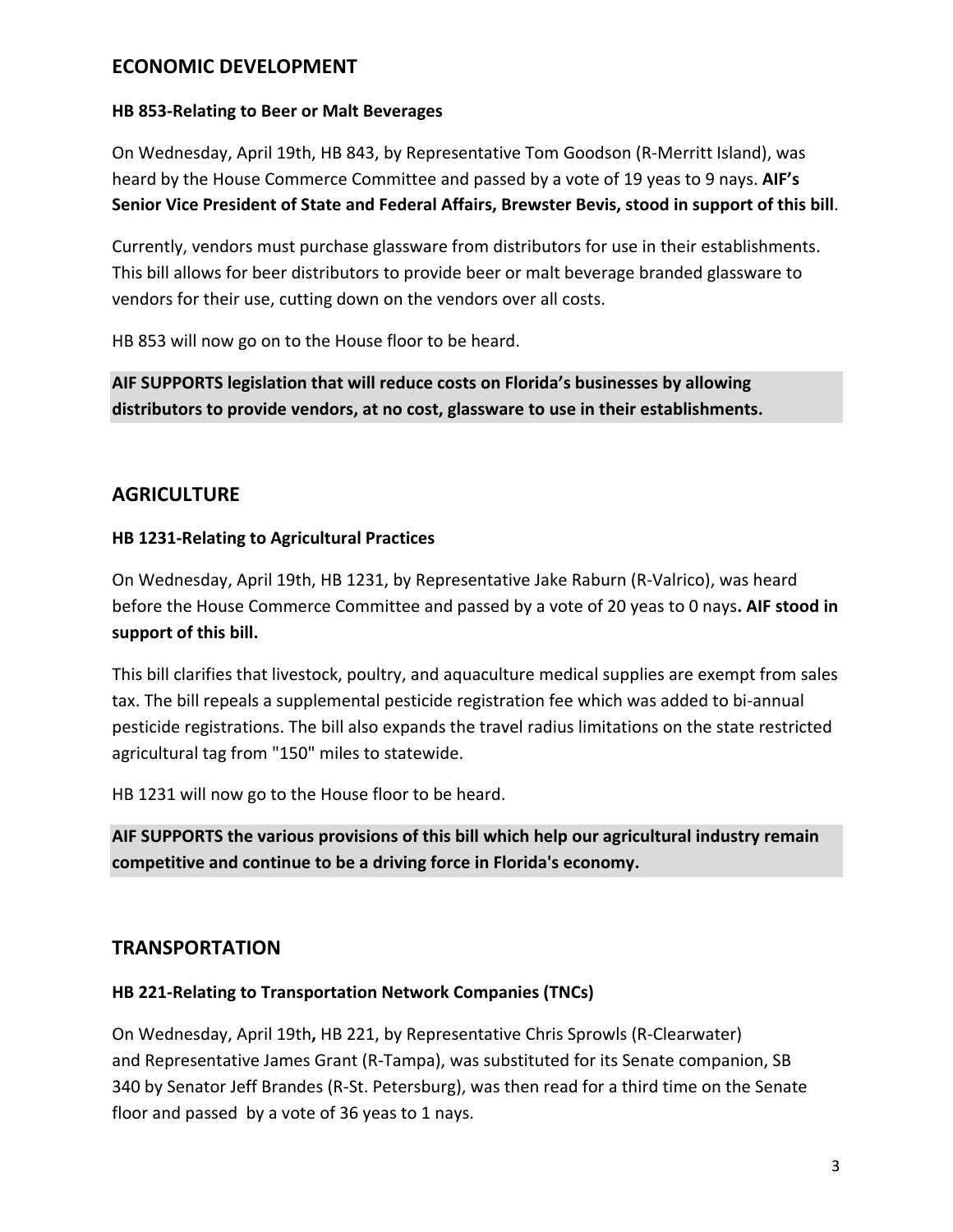This bill aims to establish a regulatory framework for Transportation Network Companies (TNCs) and how they operate throughout communities in Florida. HB 221 defines what constitutes as a "TNC vehicle", sets in place insurance requirements and preempts authority to the state, which will allow for a streamlined set of rules to be followed throughout the state.

HB 221 will now go to the desk of the Governor.

**AIF SUPPORTS statewide digital transportation service policies to create price competition, promote consumer choice, enhance customer experience, create jobs and remove anticompetitive local regulations.**

### **INSURANCE**

### **HB 7085-Relating to Workers' Compensation**

Yesterday, Tuesday, April 18th and today, Wednesday, April 19th, HB 7085, by Representative Danny Burgess (R-Zephyrhills) and the House Insurance & Banking Subcommittee**,** was amended, read for a third time on the House floor and passed by a vote of 82 yeas to 37 nays.

During the amending process on the House floor, several amendments were defeated that would have eroded the bills ability to reduce workers' compensation rates.

This legislation addresses the issues within Florida's Workers' Compensation law that have deemed the law unconstitutional, specifically the issue of rate increases, attorney fees, claimant benefits, etc.

Provisions for HB 7085 include:

- Permitting direct payment of attorneys by or for claimants making the injured worker responsible for any remaining attorney fees if required by their retainer agreement. Retainer agreements must be filed with a JCC;
- Increasing total combined TTD/TPD benefits from 104 weeks to 260 weeks;
- Closing benefit gaps occurring when TTD/TPD ends, but the injured worker is not at overall maximum medical improvement (MMI) and/or no overall permanent impairment rating;
- Requiring claimants to be notified that they may be responsible for their own attorney's fees if they do not prevail;
- Requiring more specificity on a petition and requires a JCC to dismiss a petition for lack of specificity, without prejudice, within 10 days or 20 days, depending upon whether a hearing is required;
- Requiring claimants' attorneys to detail hours worked in the form of an attestation to a JCC at certain intervals before a hearing on a petition for benefits (PFB);
- Requiring a good faith attempt to resolve issues before a PFB is filed and allows JCCs to dismiss PFBs when a good faith effort was not made;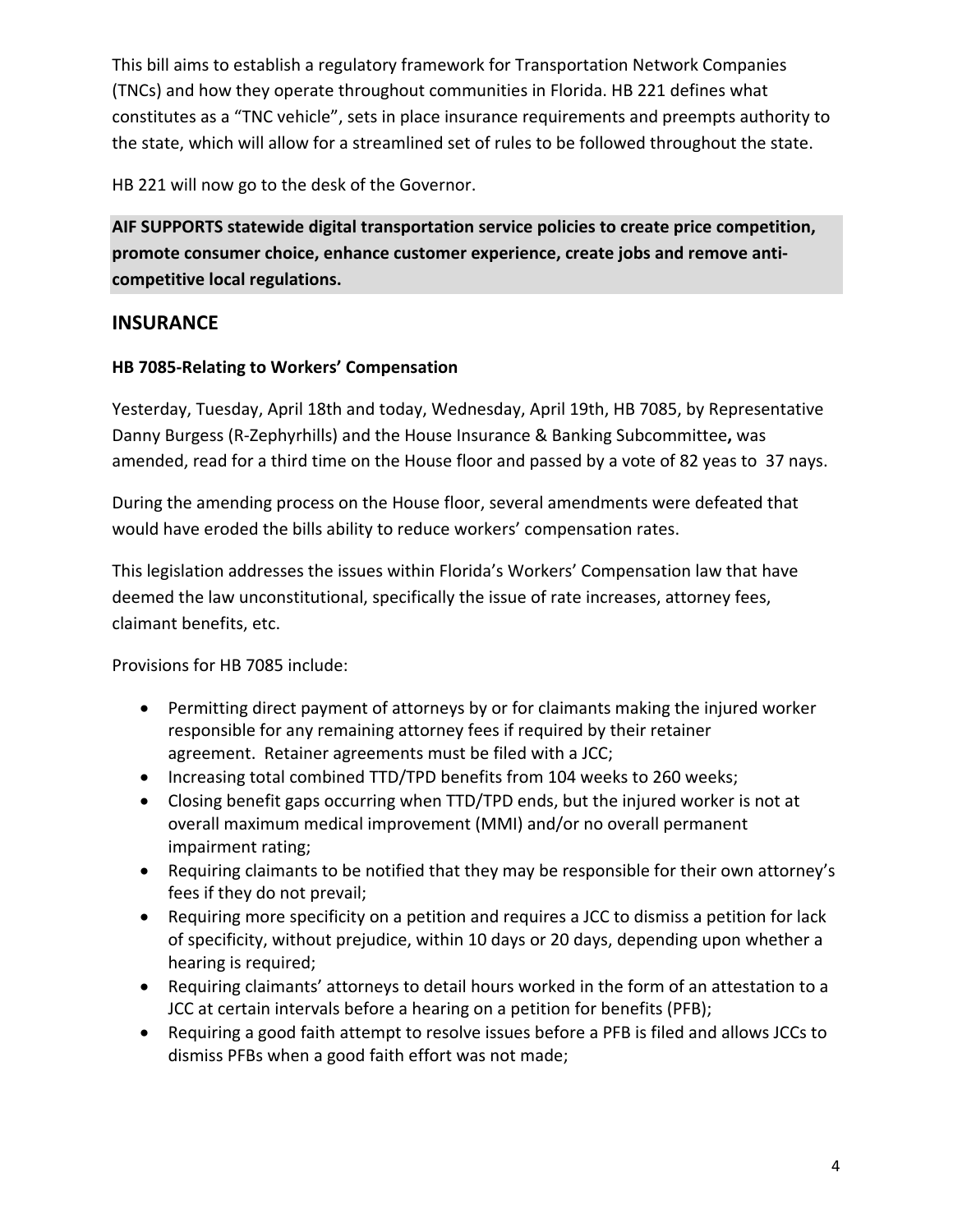- Allowing deviations from the current statutory fee schedule (departure fee) if the fees under the schedule are less than 40 percent or greater than 125 percent of the customary fee when the amount allowed under the fee schedule is converted to an hourly rate;
- Requiring a JCC, when determining the departure fee, to consider certain factors, and compute a new hourly rate capped at \$150/hour which is the average hourly rate of defense attorneys;
- Allowing employers and carriers to contest departure fees within 20 days of an award which will be reviewed by a JCC in another district;
- Eliminating carrier paid attorney fees for services occurring before the filing of a petition and attaches attorney fees 45 days following the filing of a petition;
- Allowing insurers to uniformly reduce premiums by no more than five percent, if they file an information-only notice within 30 days, subject to regulatory oversight;
- Creating a mechanism to fill vacancies on the Three-Member Panel (Panel) and grants the Panel authority to fill gaps in statutory reimbursement when adopting schedules of maximum reimbursement allowances for medical care;
- Eliminating the charge-based reimbursement of health care facility outpatient medical care in favor of reimbursing them at 200 percent (unscheduled care) and 160 percent (scheduled surgery) of Medicare. If no Medicare fee exists, then current reimbursement standards apply, which are incorporated into statute;
- Requiring authorization or denial of medical care authorization requests, unless there is a material deficiency; and
- Requiring vacancies on the Three-Member Panel to be filled by the Governor within 120 days, and if the Governor does not fill the vacancy within that time period, the Chief Financial Officer (CFO) would appoint a new member.

HB 7085 will now head to the floor of the Senate for consideration.

# **AIF SUPPORTS this legislation as we believe it is postured to be a fix to Florida's Workers' Compensation system fair to every person and or entity involved.**

Please see the below statement from our President & CEO, Tom Feeney, regarding the passage of HB 7085:

### **AIF Commends Florida House on Passing Badly Needed Workers' Comp Reforms**

**Tallahassee, Fla.** – The Associated Industries of Florida (AIF) today released the following statement on behalf of its President & CEO Tom Feeney, who also serves as the chair of its "Florida Workers' Compensation Strategic Task Force," commending the Florida House for passing House Bill 7085, by the House Insurance & Banking Subcommittee and Representative Danny Burgess, relating to Workers' Compensation. HB 7085 will now head to the full Senate.

"AIF applauds members of the Florida House for passing HB 7085 today. We also thank Representative Burgess and House Leadership for their work on this good bill.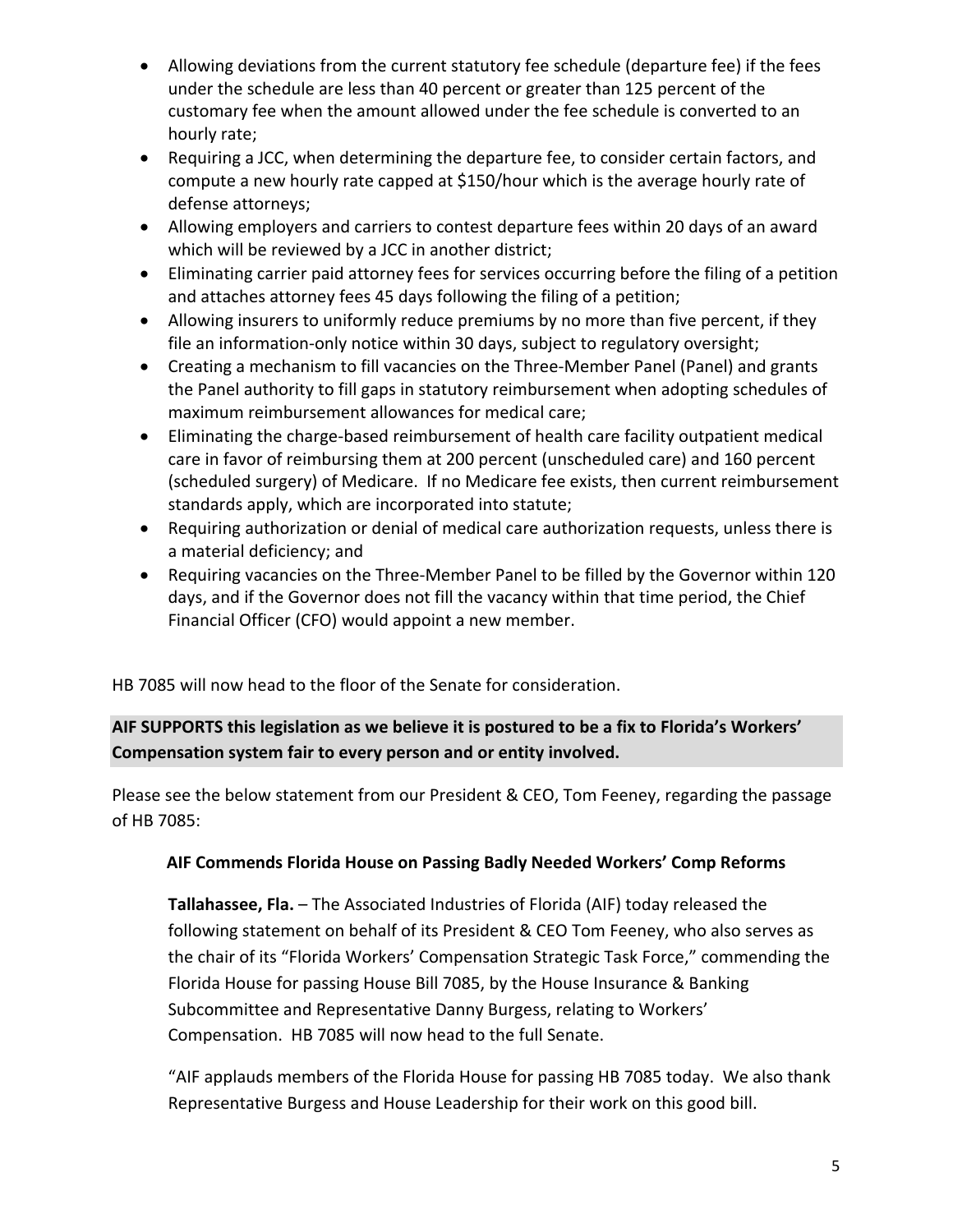"Since the Florida Supreme Court ruled Florida's workers' compensation system unconstitutional, AIF's workers' compensation task force has been saying we need solid measures that address Florida's floundering system.

"Floridians deserve a stable, self-executing and affordable workers' compensation system, not one that leaves injured employees at the mercy of unscrupulous trial lawyers. HB 7085 will help give Florida's business community the tools needed to ensure injured workers are receiving benefits in a timely manner and at affordable prices to employers.

"AIF looks forward to continuing the dialogue on this good bill as it heads to the full Senate for their consideration."

# # #

### **SB 1582 -Relating to Workers' Compensation Insurance**

On Wednesday, April 19th, SB 1582, by Senator Rob Bradley (R-Orange Park), was heard before the Senate Committee on Rules and passed by a vote of 10 yeas to 0 nays. **Jim McConnaughhay spoke in opposition to this bill on behalf of AIF.**

This legislation seeks to address the issues within Florida's Workers' Compensation law that have deemed the law unconstitutional; specifically, the issue of rate increases, attorney fees, claimant benefits, etc. AIF hopes to continue to work with the Legislature as we are confident that there is a solution that will address all aspects of the workers' compensation system in Florida so that Floridians can avoid unnecessary, costly and time consuming litigation and receive the benefits they need if injured at work as quickly as possible.

SB 1582 will move on to the Senate floor for consideration.

**AIF OPPOSES this piece of legislation as it does not adequately address the rising cost of workers' compensation rates on Florida's employers due to increased costs of attorney fees.**

#### **HB 1421-Relating to Property Insurance Assignment Agreements**

On Wednesday, April 19th, HB 1421 by Representative James Grant (R-Tampa) was heard by the House Commerce Committee and passed by a vote of 21 yeas to 7 nays. **AIF's Senior Vice President of State and Federal Affairs, Brewster Bevis, stood in support of this bill.**

The legislation seeks to address the fraud and abuse within the process of assignment of benefits (AOB) by removing the one-way attorney fee, which will reduce AOB lawsuits that drive up property insurance costs on Florida's businesses and homeowners. AOB is a practice whereby lawyers and contractors convince homeowners to sign over their right to sue insurers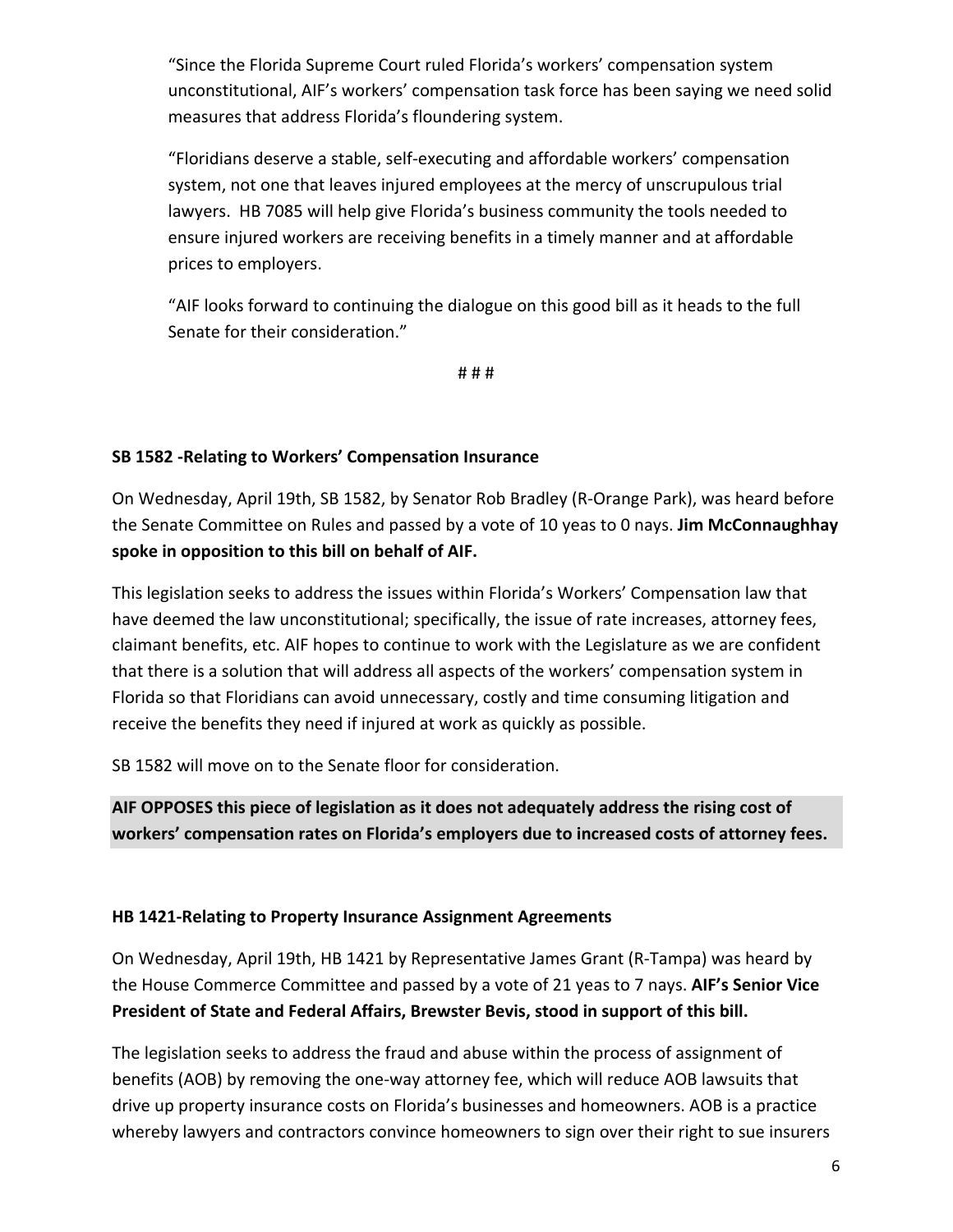for certain kinds of home damage. Insurers typically settle these claims to avoid protracted and expensive court battles, and by current Florida law they're on the hook for attorney fees too.

HB 1421 will now go to the House floor for consideration.

# **AIF SUPPORTS reforms to the assignment of benefits process to protect consumers against these abuses.**

Please see the below statement from our President & CEO, Tom Feeney, regarding HB 1421:

#### **AIF: Florida Must Get to Heart of Abuse in Florida's Property Insurance Market**

**Tallahassee, Fla. –** The Associated Industries of Florida (AIF) today released the following statement on behalf of its President & CEO Tom Feeney regarding House Bill 1421, by Representative James Grant, relating to Property Insurance Assignment Agreements. HB 1421 was today heard in the House Commerce Committee, its second and last committee of reference.

"AIF supports getting rid of abusive cost drivers in our state's property insurance marketplace, and reforming assignment of benefits this session is one way to stamp out the bad actors that are creating a crisis for Florida homeowners.

"Floridians deserve an insurance marketplace free from unnecessary litigation over auto glass repair and property water damage, which needlessly inflates insurance premiums. While this bill improves the current state of the property insurance marketplace, there are opportunities to create even more cost savings for consumers.

"AIF is hopeful that as this bill advances to the House floor, it will continue to improve its chances of meaningfully reducing costs for premium payers."

# # #

### **HEALTH CARE**

### **SB 182-Relating to Consumer Protection from Nonmedical Changes to Prescription Drug Formularies**

On Thursday, April 19th, SB 182, by Senator Debbie Mayfield (R-Melbourne), was heard by the Senate Committee on Rules and passed with a vote of 11 yeas to 0 nays. **AIF's Senior Vice President of State and Federal Affairs, Brewster Bevis, stood in opposition to this bill.**

This bill addresses the ability to move or shift prescription drugs within drug formularies by health plans. Currently, health plans have the authority to move prescription drugs to different tiers within the drug formulary, or add/remove certain drugs all together. Health plans use this system if, for instance, a drug has been found to be unsafe for patients or a more cost-efficient alternative has become available. Removing this ability from health plans would not only cause